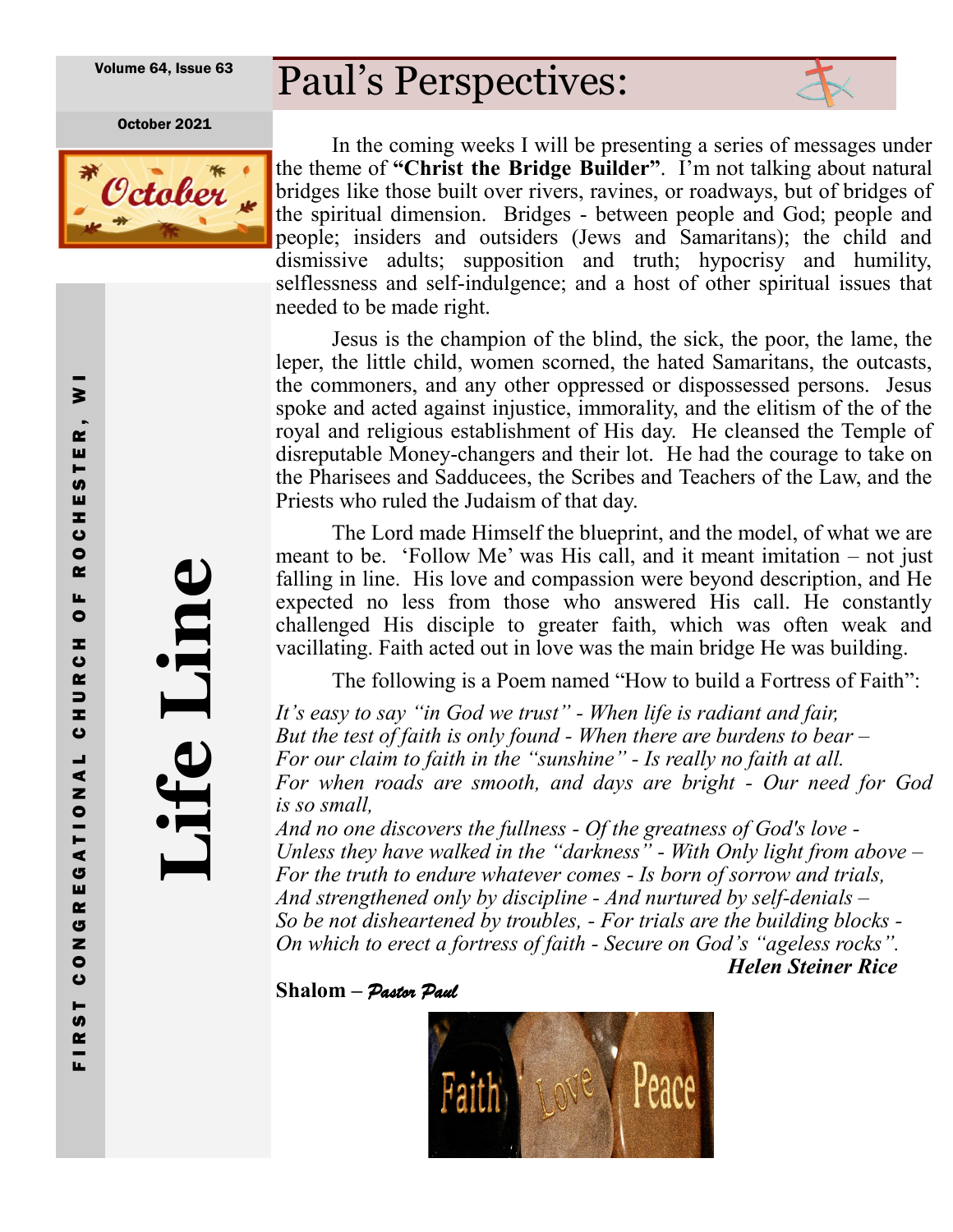





*You can watch Rev. Ray on your phone or computer every Sunday morning at 10:15 am on Zoom. (Our I.D. is 8493568945, Password 998736.) Just go online and get your ZOOM App. It's free!*

**Sunday, Oct. 3rd, - 10:15 am Worship Hour. Worldwide Communion Sunday. Special music by Lora Gensler. Coffee Hour following the service.**

**Sunday, Oct. 10th, - 10:15 am Worship Hour starts today. Special music by Lora Gensler.** 

**Sunday, Oct. 17th, - 10:15 am, Worship Hour. Ruth Frost will give the message from the Pulpit. Rev. Ray is on vacation. Special music by Emelia Dahms.**

**Monday,Oct. 18th, - 7:00 PM Church Council Meeting.** 

**Sunday, Oct. 24th, - 10:15 am Worship Hour. Jim Filicetti will give the message from the Pulpit. Rev. Ray on vacation. Special music by Flat Creek Band.**

**Sunday, October 31st, - 10:15 am Worship Hour. Special Music by Jubilee.** 

**Fall Business Meeting** 

**Sunday, November 7th** 

**Our Church will have the Annual Fall Business Meeting following the Worship Hour.** 

**Please join us in the Fellowship Hall.** 

### **Thank you to the Moyer Family**

Last month, a long awaited (20 years) very precious gift was given to me from the Moyer family. The 1885 pump *organ, Ray Moyer refurbished it himself, with a written description of all parts needed. Jean Moyer said, Lora appreciates it. I do!! I've been playing it, "by ear" and from the two hymnals included. I particularly love the beautiful*  base tones and the added bonus of good leg exercise! A donation to the Church was suggested and gladly given. *Thank you Moyer Family!* 

**Lora Gensler, Church Pianist.**

*FYI: (Rev. Ray will be on vacation from October 11th through October 25th.)* 

## Lectionary Readings

*10/3 Job 1:1,2:1-10; Psalm 26; Genesis 2:18-24; Psalm 8; Hebrews 1:1-4, 2:5-12; Mark 10:2-16.*

*10/10 Job 23:1-9, 16-17; Psalm 22 1-15; Amos 5:6-7, 10-15; Psalm 90:12-17; Hebrews 4:12-16; Mark 10:17-31.*

*10/17 Job 38:1-7, 34-41; Psalm 104:1-9, 24, 35; Isaiah 53: 4-12; Psalm 91: 9-16; Hebrews 5: 1-10; Mark 10: 35-45.*

*10/24 Job 42:1-6, 10-17; Psalm 34:1-8, 19-22;*

*Jeremiah 31:7-9; Psalm 126; Hebrews 7:23-28; Mark 10:46-52*

*10/31 Ruth 1:1-18; Psalm 14; Deuteronomy 6:1-9; Psalm 119: 1-8; Hebrews 9:11-14; Mark 12: 28-34*

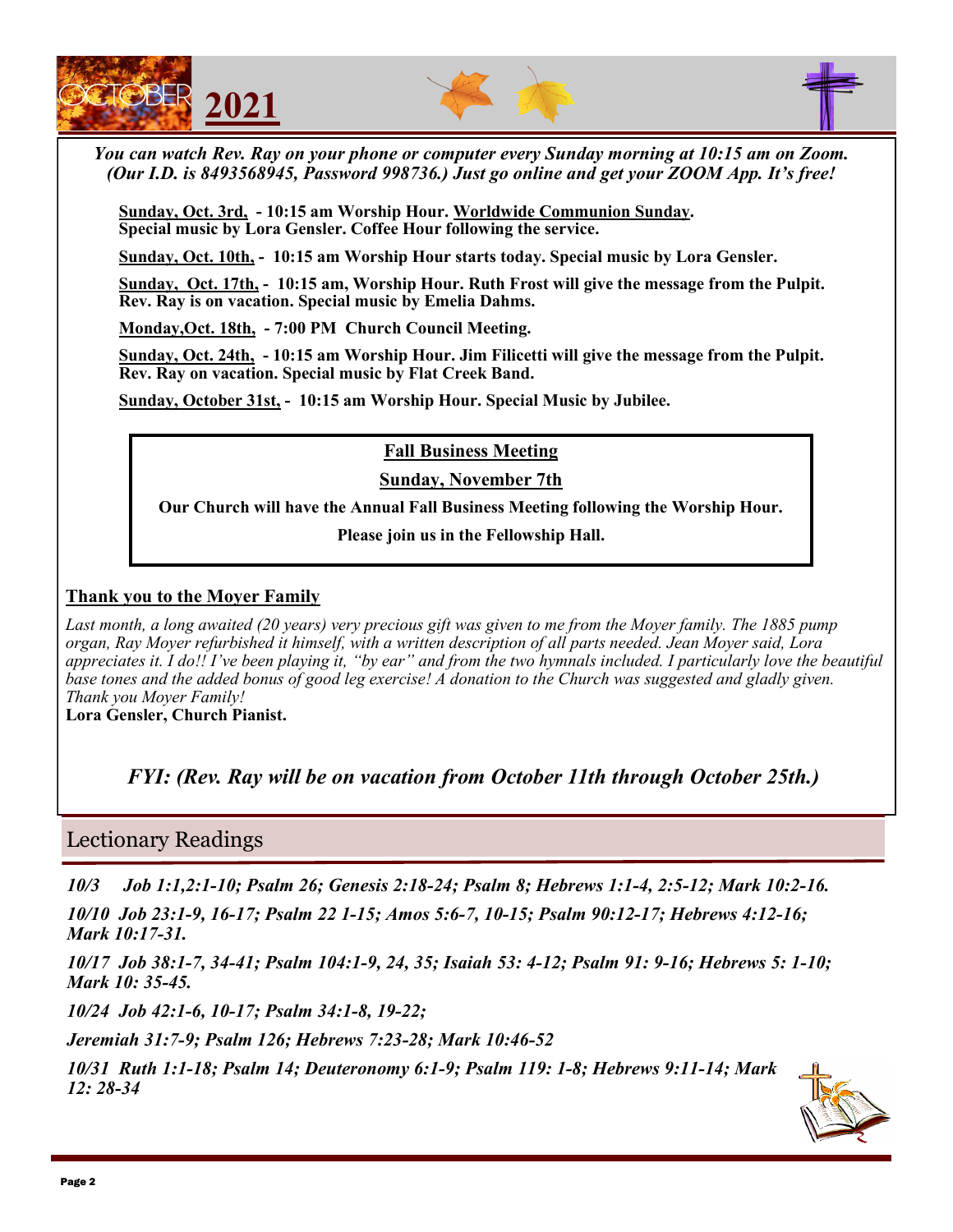# **Prayers and Concerns**





| COVID19 Responders and<br>Caregivers                     | Ed Manwing<br>Neely McNeal | <b>Health Care Facilities:</b>                                 |  |  |
|----------------------------------------------------------|----------------------------|----------------------------------------------------------------|--|--|
| Victims of Terrorism                                     | Dan Medkalf                | Jean Moyer has a new address!<br>Oak Park Place 1700 Tuet Road |  |  |
| Victims and volunteers of<br>natural disasters worldwide | Stephanie Mutz             | Apt. 1118<br>Burlington, WI 53105                              |  |  |
| Our Nation's Leaders                                     | Matthew Olson              | <b>Phone Number 262-758-6718</b>                               |  |  |
| All military personnel and their<br>families             | Julie Pagan                |                                                                |  |  |
|                                                          | Torin Philips              |                                                                |  |  |
| Casa Bernabe Orphanage                                   | Reid Shamus                |                                                                |  |  |
| Kristy Novak Enger                                       | Sandy Theide               |                                                                |  |  |
| Rachel Frashingbauer                                     | Jack and Jeanie Smith      |                                                                |  |  |
| Oscar Jacobs                                             | 6 year old Clinton         |                                                                |  |  |
| Tom and Lynn Koeper                                      | Barbara                    |                                                                |  |  |
|                                                          | Lois                       |                                                                |  |  |



### **COUNCIL MINUTE HIGHTLIGHTS**

#### **Pastor's Report**

- On October  $8<sup>th</sup>$ , Reverend Ray will perform a wedding ceremony at the Edward's Building in Rochester.
- **Reverend Rev. Ray will be on vacation from October 11th to October 25th .**
- Fall Congregation meeting will be held on Sunday, November  $7<sup>th</sup>$  after the service.

#### **Treasurer's Report**

- For the months of August: deposits (income) were \$4,807 and withdrawals (expenses) were \$3,972.
- Christine Gall joined the Finance Commission; Finance Commission changed their meeting day to every  $2<sup>nd</sup>$  Wednesday of the month.

#### **Worship Commission**

• Thanksgivings and appreciation have been extended to all the musicians performing at the Music in the Park, especially to our own church band, Jubilee.

#### **Fellowship Commission**

- Thanksgiving has been extended to Joyce and Bill Gerard for hosting the summer picnic at their house on August  $22<sup>nd</sup>$ . Ice cream social was a success. We raised \$857.
- Coffee hour will be held on October  $3^{rd}$ .

### **Mission Commission**

• Day in the Country rummage sale will benefit Transitional Living Center (TLC) in Burlington.

#### **Buildings and Grounds**

- Platform for the keyboard is being built outside.
- Don Ketterhagen will complete the fire pit outside.
- Fall clean up will be performed.

#### **Next Council Meeting is Monday, October 18 at 7:00 PM**